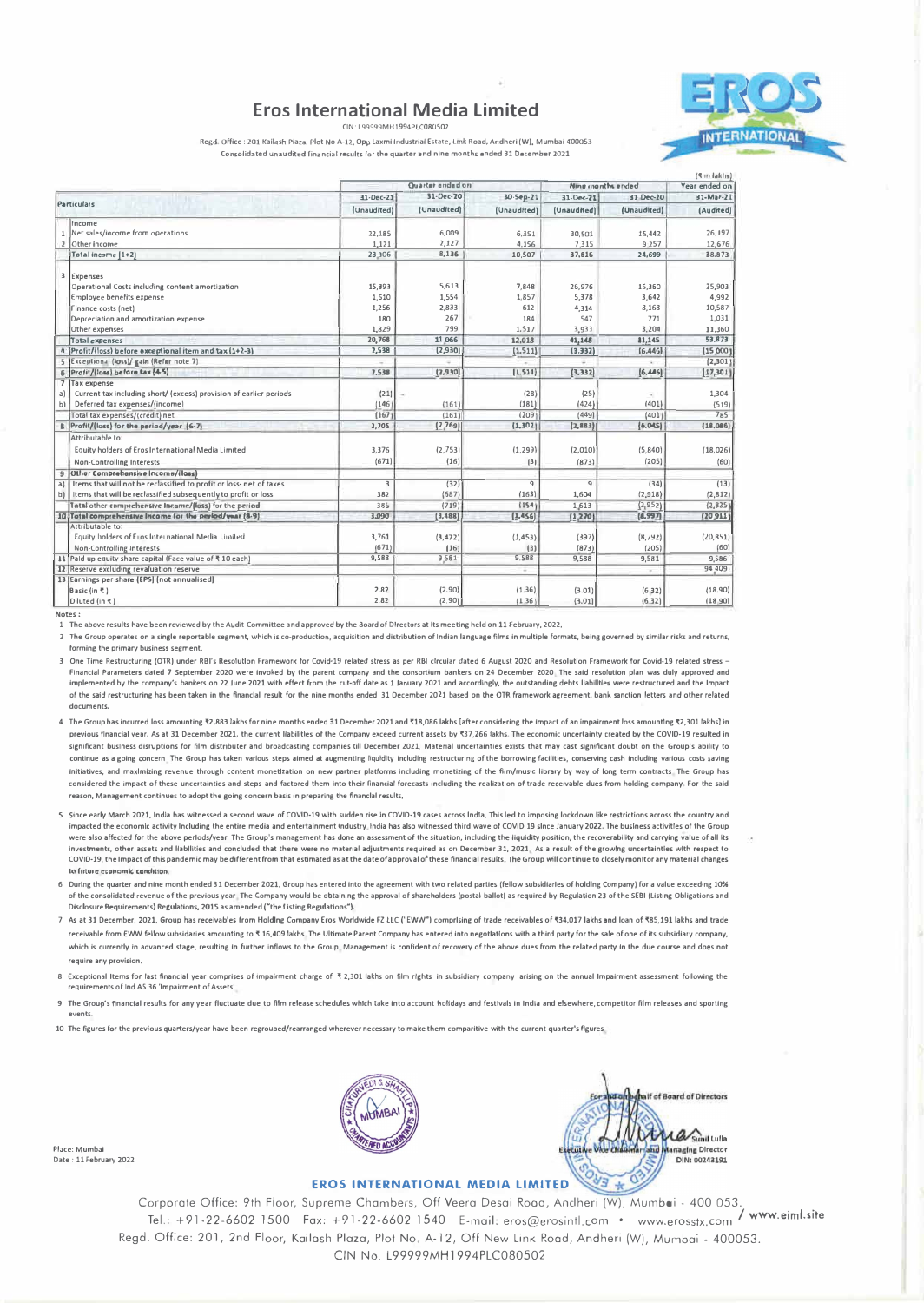

•

## **Independent Auditors Review Report**

# **To The Board of Directors EROS INTERNATIONAL MEDIA LIMITED**

- 1. We have reviewed the accompanying statement of unaudited consolidated financial results of **EROS INTERNATIONAL MEDIA LIMITED** ("Holding Company") and its subsidiaries (Holding Company and its subsidiaries together referred to as "the Group"), for the Nine month ended December 31, 2021 and year to date from April 01, 2021 to December 31, 2021 ("the Statement") attached herewith, being submitted by the Holding Company pursuant to the requirement of Regulation 33 of SEBI (Listing Obligations and Disclosure Requirements) Regulations, 2015 as amended ("the Listing Regulations").
- 2. The statement, which is the responsibility of the Holding Company's Management and approved by the Holding Company's Board of Directors, has been prepared in accordance with the recognition and measurement principles laid down in the Indian Accounting Standard 34 (Ind AS 34) "Interim Financial Reporting" prescribed under Section 133 of the Companies Act, 2013 as amended, read with relevant rules thereafter and other accounting principles generally accepted in India. Our responsibility is to express a conclusion on the Statement based on our review.
- 3. We conducted our review of the Statement in accordance with the Standard on Review Engagement (SRE) 2410 'Review of Interim Financial Information Performed by the Independent Auditor of the Entity', issued by the Institute of Chartered Accountants of India. This Standard requires that we plan and perform the review to obtain moderate assurance as to whether the Statement is free of material misstatements. A review of interim financial information consists of making inquiries, primarily of persons responsible for financial and accounting matters, and applying analytical and other review procedures. A review is substantially less in scope than an audit conducted in accordance with Standards on Auditing and consequently does not enable us to obtain assurance that we would become aware of all significant matters that might be identified in an audit. Accordingly, we do not express an audit opinion.

We also performed procedures in accordance with the Circular No. CIR/CFD/CMD1/44/2019 dated March 29, 2019 issued by the Securities and Exchange Board of India under Regulation 33(8) of the SEBI (Listing Obligations and Disclosure Requirements) Regulations, to the extent applicable. ----



Head Office: 714-715, Tulsiani Chambers, 212, Nariman Point. Mumbai - 400 021, India. Tel: +91223021 8500 • Fax :+91 223021 8595 URL : www.cas.ind.in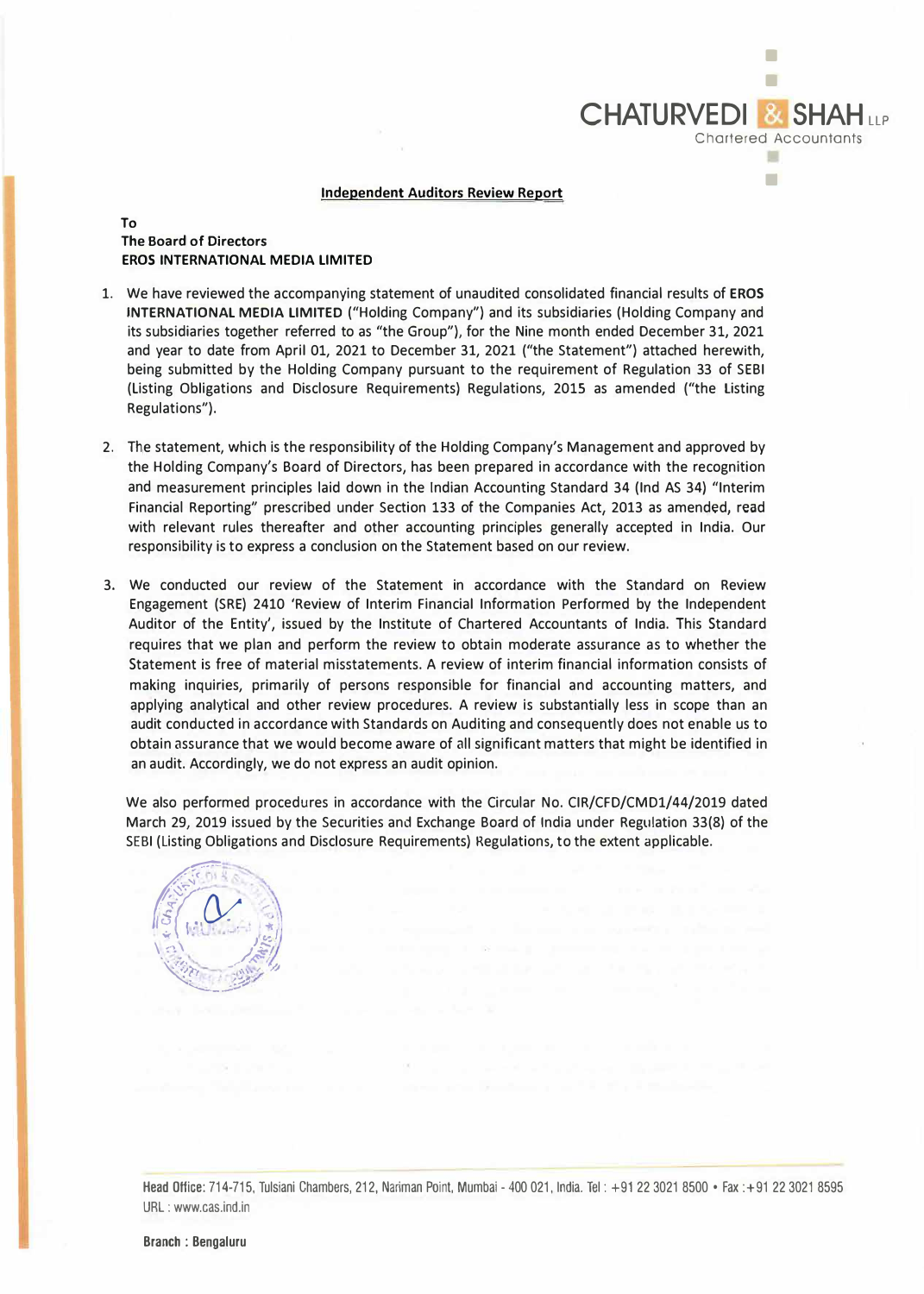

### **4. Basis for Qualified Conclusion**

- a) With reference to Note 7 of the consolidated financial results, the Company has receivables from Holding Company Eros Worldwide FZ LLC ("EWW") comprising of trade receivable of Rs. 34,017 lakhs and loan of Rs. 85,191 Lakhs which are overdue. As per the management accounts for six months ended September 30, 2021 provided to us, the net worth of the EWW is eroded and has incurred losses during the period. Further, EWW has made significant write down in the carrying amount of film content. Considering the financial position of EWW as per management accounts, we are unable to comment on the extent of the recoverability of the carrying value of above receivables due from EWW and the consequential impact on the losses for quarter/nine months.
- b) During the quarter, Company has recognized revenue for sale of remake rights of certain movies to related parties who are fellow subsidiaries of holding Company i.e. EWW aggregating to Rs.9,163 Lakhs on deferred payment basis. As we are unable to assessed the collectability of dues from holding company as stated in para (a) above, the collectability of the revenue so recognized during the quarter is not ascertainable. Accordingly, it's impact on the revenue for quarter and nine months ended December 31, 2021 and Total Comprehensive Income for the period is not ascertainable.
- 5. Based on our review conducted as above, subject to the effects of matter described in paragraph 4 above, nothing has come to our attention that causes us to believe that the accompanying statement prepared in accordance with the recognition and measurement principles laid down in applicable Indian Accounting Standards ('Ind AS') specified under Section 133 of the Companies Act, 2013, as amended, read with relevant rules issued thereunder and other accounting principles general has not disclosed the information required to be disclosed in terms of Regulation, read with the Circular, including the manner in which it is to be disclosed, or that it contains any material misstatement.

### **6. Emphasis of Matter**

We draw attention to Note 5 of the consolidated financial results, which describes the Group management evaluation of Covid 19 impact on the future business operations and future cash flows of the Group and its consequential effects on the carrying value of assets as on December 31, 2021. In view of uncertain economic conditions, the Group's management evaluation of impact on subsequent periods is highly dependent upon conditions as they evolve.

Our conclusion on the Statements is not modified in respect of this matter.

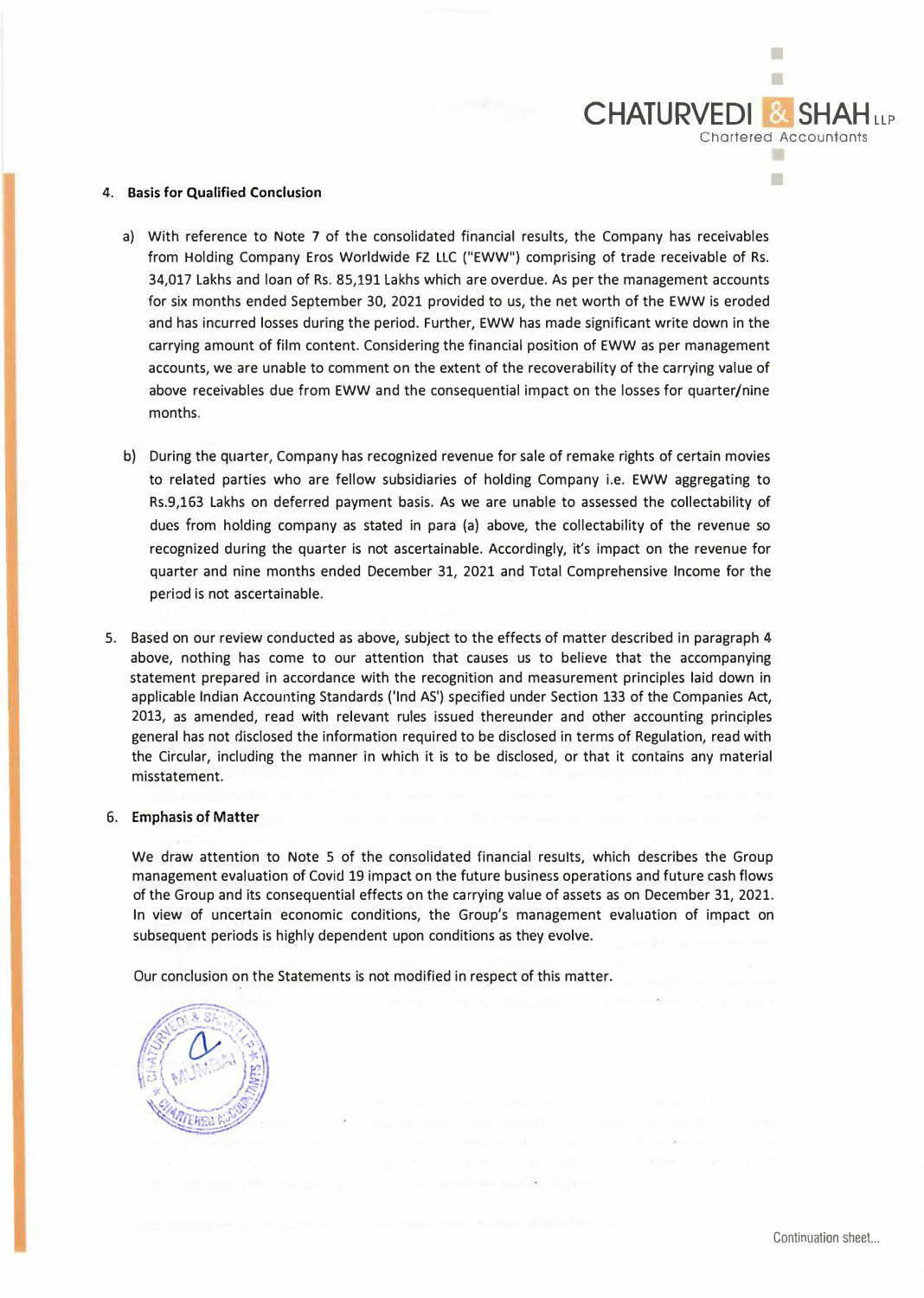### 7. Material Uncertainty Related to Going Concern

With reference to Note 4 of the consolidated financial results, the economic uncertainty created by the novel coronavirus has resulted in significant business disruptions for film distributer and broadcasting companies. Group has incurred loss during the nine month ended December 31, 2021 and its current liabilities exceed the current assets as on that date. These conditions, along with other matter as set forth in the aforesaid note, indicate the existence of a material uncertainty with respect to the Group's assessment to continue as a going concern and such assumption depends on the Group's monetizing of the film/music library by way of long term contracts and recovery of the dues from holding company.

Our conclusion is not modified in respect of this matter.

### **8. Other Matters**

- a) During the quarter, the Holding Company has entered into the agreement with two related parties (fellow subsidiaries of holding Company) for a value exceeding 10% of the consolidated revenue of the previous year. The Company's management has represented to us, that Company would be obtaining the approval of shareholders by way of postal ballot as required by clause 23 of the Listing Regulations.
- b) We did not review the interim financial results and other financial information in respect of three subsidiaries whose interim financial results/information reflects total revenues of Rs. 13,200 Lakhs and Rs. 19,680 Lakhs, total net profit/ (loss) after tax of Rs. (521) Lakhs and Rs. 668 Lakhs and total comprehensive income/ (loss) of Rs. (132) Lakhs and Rs. 2,295 Lakhs for the quarter ended 31**st** December, 2021 and for the period from 1 **st** April, 2021 to 31**st** December, 2021, respectively. These interim financial results and other financial information have been reviewed by other auditors, whose reports have been furnished to us by the management of the Company and our conclusion in so far as it relates to the affairs of such subsidiaries is based solely on the report of other auditors.

Our conclusion is not modified in respect of these above matters.



■

Chartered Accountants

■

**CHATURVEDI &**